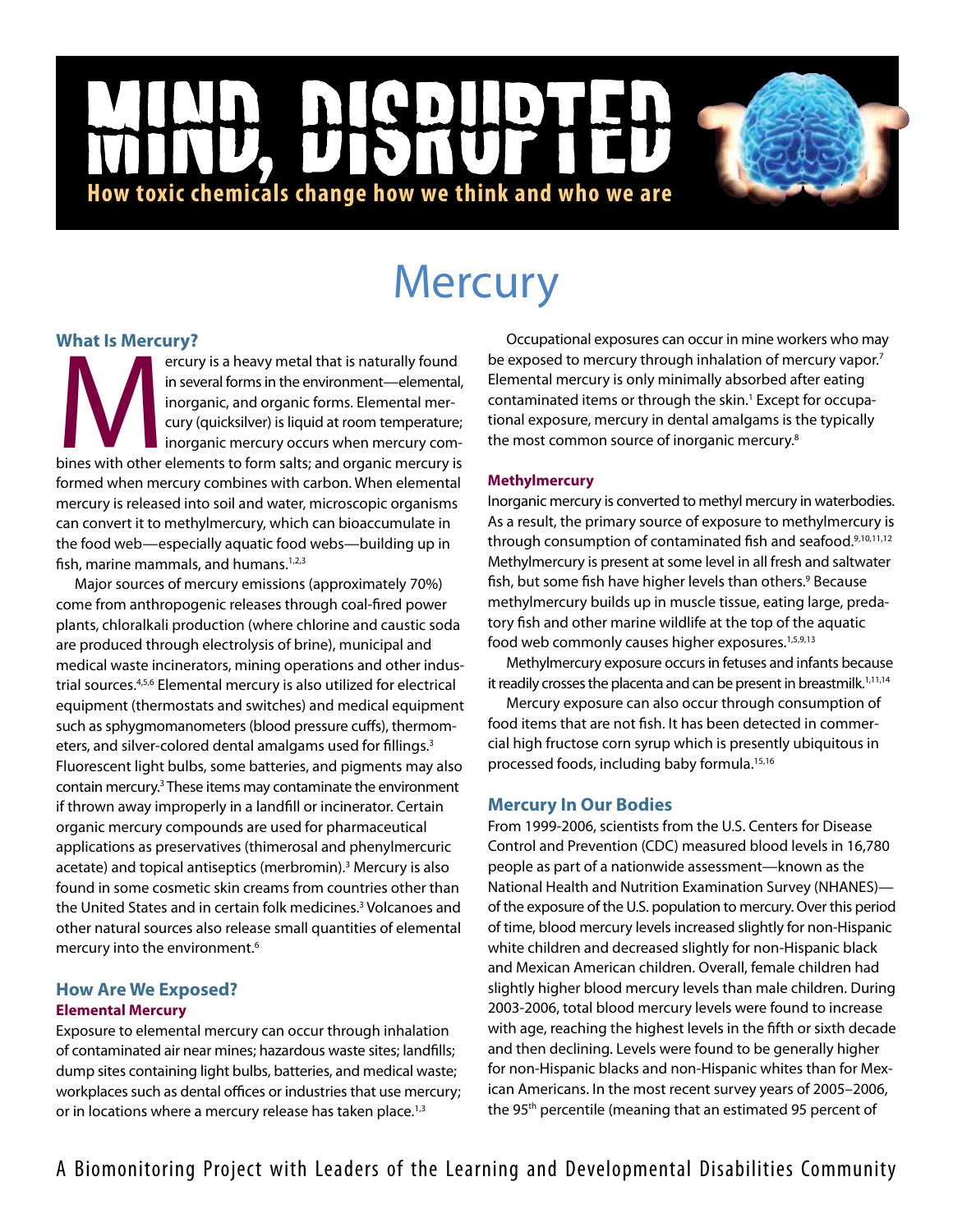the U.S. population's exposure level is below this level) for children aged 1–5 years was 1.43 μg/L and for females aged 16–49 was  $4.48 \mu g/L.<sup>2</sup>$ 

Data collected from the NHANES in 1999 and 2000 revealed that blood mercury levels were seven times higher in women who reported eating fish and/or shellfish within the past 30 days (prior to testing) compared with women who reported they had not. Based on the concentrations of adult female participants in the 1999–2000 NHANES, it is estimated that more than 300,000 newborns born in the U.S. each year may have been exposed *in utero* to methylmercury levels higher than those considered to be without increased risk of adverse neurodevelopmental effects.17

#### **What Does Exposure to Mercury Mean for Our Health?**

The presence of environmental chemicals in the human body does not necessarily imply that they are causing adverse health effects; however, environmental chemical exposures can and do affect human health. It is important to note that both the dosage and the timing of exposure have significant effects on any potential health outcome.

The following information is intended to inform the reader about the current state of knowledge on the health effects of mercury, including both human and animals studies.

#### **Neurological Toxicity**

Mercury is a potent neurotoxin that is known to cause learning and developmental disorders.<sup>18</sup> At high exposure levels associated with catastrophic environmental releases of mercury, it can cause mental retardation, cerebral palsy, and seizures.<sup>9,10,19</sup> Methylmercury has long been known to adversely influence neurodevelopment in both humans and experimental animals. Neurobehavioral effects reported include altered motor function and memory, as well as learning disabilities.<sup>20</sup> Methylmercury is highly toxic and is linked to a variety of adverse health effects on the central nervous system, including visual and hearing impairment, tremors, and muscle spasms.<sup>1</sup> There is strong evidence that mercury exposure is linked to diseases such as cerebral palsy; impaired learning, memory, coordination, and attention span; mental retardation; hearing loss; dermatitis; psychiatric disturbances; seizures;<sup>19</sup> and acute bronchitis and pneumonitis.21 In a study of men from the Faroe Islands who consumed large amounts of seafood, symptoms arose when blood mercury levels reached approximately 58 µg/L.<sup>22</sup>

Developing fetuses and children are particularly vulnerable to mercury intoxication, which may lead to impairment of the developing central nervous system, as well as pulmonary and nephrotic damage.10,23,24 One study found that prenatal methylmercury exposure through mothers' regular consumption of fish and marine mammals resulted in deficits in language, attention, and memory in children,<sup>25</sup> even after researchers controlled for co-contamination by PCBs.26

Early signs of long-term exposure to elemental mercury may include the following nonspecific symptoms of the central nervous system: insomnia, forgetfulness, loss of appetite, and mild tremor. These symptoms may be misdiagnosed as psychiatric illness.<sup>1</sup>

#### **Reducing Your Exposure**

You can prevent or minimize exposure to mercury in the following ways:

- Try to avoid eating long-lived and large predator fish that are known to be higher in mercury, such as king mackerel, tilefish, swordfish, orange roughy, and marlin. Try to limit your consumption of tuna, especially steaks and canned 'white' albacore. Fish that have been found to have lower-mercury levels are wild salmon, sardines, anchovies, Atlantic herring, Dungeness crab, Pacific cod, Alaskan black cod, farmed striped bass, tilapia, farmed catfish, clams, mussels, and Pacific oysters. Contact your state or local public health or natural resource department to learn about possible wildlife and fish advisories in your area. Many guides are available to assist in evaluating the mercury levels in fish:
- • Monterey Bay Aquarium: *www.montereybayaquarium.org/cr/ cr\_seafoodwatch/download.aspx*
- • Environmental Defense's Oceans Alive: *www.edf.org/page. cfm?tagID=1521*
- • Environmental Working Group's Tuna Calculator: *www.ewg.org/ tunacalculator*
- Responsibly dispose of products that may contain mercury, such as thermometers, thermostats, fluorescent light bulbs, and batteries. Do not burn these items. For instructions on and locations for recycling these products, contact your municipality or waste management company.
- For instructions on safe clean-up of broken fluorescent light bulbs, please see the ENERGY STAR fact sheet at: *www.energystar.gov/ ia/partners/promotions/change\_light/downloads/Fact\_Sheet\_ Mercury.pdf* or call the ENERGY STAR Hotline at 888-STAR-YES (888-782-7937).
- In the event of household spills, pregnant women, children and teens should keep away from the room. Do not vacuum spilled mercury. This can cause the mercury to vaporize and increase the potential for exposure. Teach children and teens not to play with liquid mercury. If a large amount of mercury has been spilled, immediately contact your health department and local Hazardous Waste Disposal agency.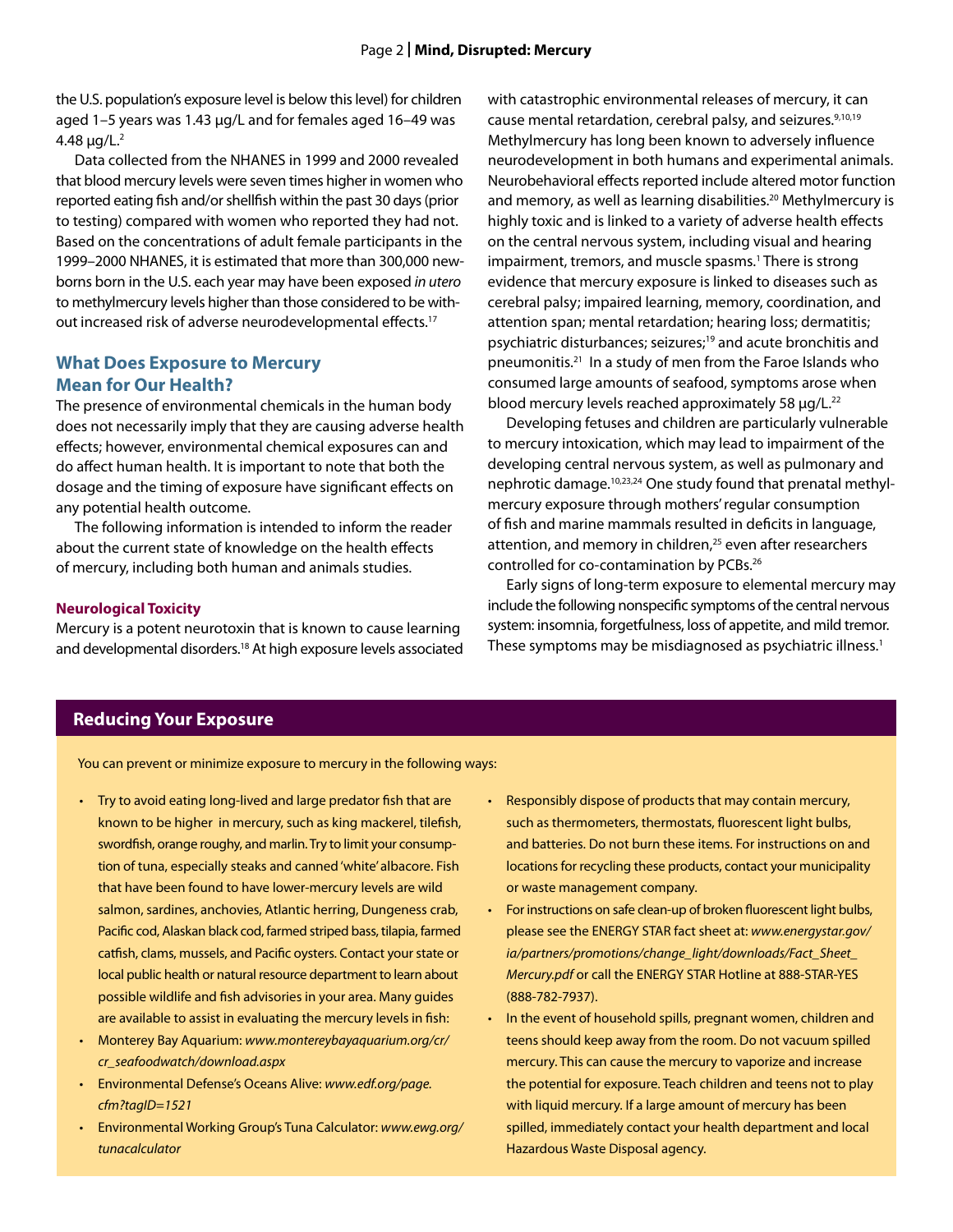#### **Cardiovascular Effects**

A recent study found that higher levels of mercury (as assessed in blood, hair, and toenails) was significantly associated with increased blood pressure and common carotid intima-media thickness (an indicator of atherosclerosis). The study was carried out in highly exposed population, but the results support the notion that increased methylmercury exposure promotes the development of cardiovascular disease.<sup>22</sup> Consumption of fish containing methyl-mercury has been shown to increase the risk of heart attacks. Omega-3 fatty acids in the fish reduced that risk, but consumption of large amounts of contaminated fish had an overall negative effect.<sup>27</sup>

#### **Immune System Effects**

Mercury is also known to have adverse effects on the immune system. Mercury is associated with suppression of immune resistance to pathogens in mice.<sup>28</sup> There is evidence that mercury promotes the development of autoimmune disease in animals. However, these effects develop at significantly higher doses than those experienced by most people.<sup>29</sup> There is also evidence that mercury may increase the risk and severity of unrelated diseases in highly exposed populations.30

#### **Cancer**

Mercury is a known mutagen (an agent that changes, or mutates, genetic material) and teratogen (an agent that disrupts fetal or embryonic development) and a suspected carcinogen.<sup>5</sup> While the EPA has not classified elemental mercury as a human carcinogen, based on "inadequate human and animal data,"31 it has determined that methylmercury is a possible human carcinogen.14,32

#### **Regulation of Mercury**

In the United States, mercury is regulated under multiple federal and state statutes and multiple agencies. The Environmental Protection Agency (EPA) regulates mercury in pesticides and releases into the environment through air, water, land, and as hazardous waste.<sup>33</sup> The EPA has set a limit of 2 parts of mercury per one billion parts of drinking water (2 ppb).<sup>14</sup>

The Food and Drug Administration (FDA) regulates mercury in cosmetics, food, and dental products.<sup>34</sup> The FDA has set a maximum permissible level of 1 part of methylmercury per one million parts of seafood (1 ppm).<sup>14</sup>

The Occupational Safety and Health Administration (OSHA) regulates mercury air exposures in the workplace.<sup>34</sup> OSHA has set limits of 0.1 milligram of organic mercury per cubic meter of workplace air (0.1 mg/m<sup>3</sup>) and 0.05 mg/m<sup>3</sup> of metallic mercury vapor for 8-hour shifts and 40-hour work weeks.<sup>14</sup>

Many states have implemented restrictions on mercurycontaining consumer products, such as banning the sale of certain products containing mercury, limiting the content of mercury in some products, and imposing recycling requirements and disposal restrictions on mercury-containing products. 34,34

Effective June 1, 2009 the Swedish government implemented a blanket ban on mercury meaning that products containing mercury will no longer be allowed on the Swedish market and dental amalgams will no longer be used. Instead, alternative techniques and less harmful substitutions wil be utilized.<sup>35</sup>

#### **Endnotes**

- 1 Etzel RA, Balk SJ, eds. 2003. *Pediatric Environmental Health*. 2nd ed. Elk Grove Village, IL: American Academy of Pediatrics.
- 2 United States Centers for Disease Control and Prevention (CDC). May 2009. *Mercury*. Available at: *www.cdc.gov/ExposureReport/pdf/factsheet\_ mercury.pdf.*
- 3 United States Centers for Disease Control and Prevention (CDC). 2005. *Third National Report on Human Exposure to Environmental Chemicals*. Atlanta, GA: CDC.
- 4 Schettler T, Stein J, Reich F, Valenti M. 2000. *In Harm's Way: Toxic Threats to Child Development.* Cambridge, MA: Greater Boston Physicians for Social Responsibility.
- 5 Eisler R. 2004. Mercury hazards from gold mining to humans, plants, and animals. *Rev Environ Contam Toxicol 181*: 139-198.
- 6 United Nations Environmental Programme (UNEP). 2002. Global Mercury Assessment Report. New York: United Nations Environmental Programme. Available: *www.chem.unep.ch/mercury/Report/GMA-report-TOC.htm*
- 7 Breithaupt A. 2009. *A Case for the Development of Mercury Regulations for Alaska's Existing and Proposed Gold Mines.* Anchorage: Alaskans for Responsible Mining. Available: *www.earthworksaction.org/publications.cfm? pubID=399*
- 8 Bates, MN. 2006. Mercury amalgam dental fillings: an epidemiologic assessment. *Int. J. Hyg. Environ.-Health* 209:309-316
- 9 Myers, GJ and Davidson PW. June 2000. Does Methylmercury Have a Role in Causing Developmental Disabilities in Children? *Environmental Health Perspectives* 108(S3): 413-420.
- 10 Gilbert SG and Grant-Webster S. 1995. Neurobehavioral Effects of Developmental Methylmercury Exposure. *Environmental Health Perspectives* 103(S6): 135-142.
- 11 Myers GJ and Davidson PW. 1998. Prenatal Methylmercury Exposure and Children: Neurologic, Developmental, and Behavioral Research. *Environmental Health Perspectives* 106(S3): 841-847.
- 12 Trasande L, Landrigan PJ, and Schechter C. 2005. Public Health and Economic Consequences of Methyl Mercury Toxicity to the Developing Brain. *Environmental Health Perspectives* 113(5): 590-596.